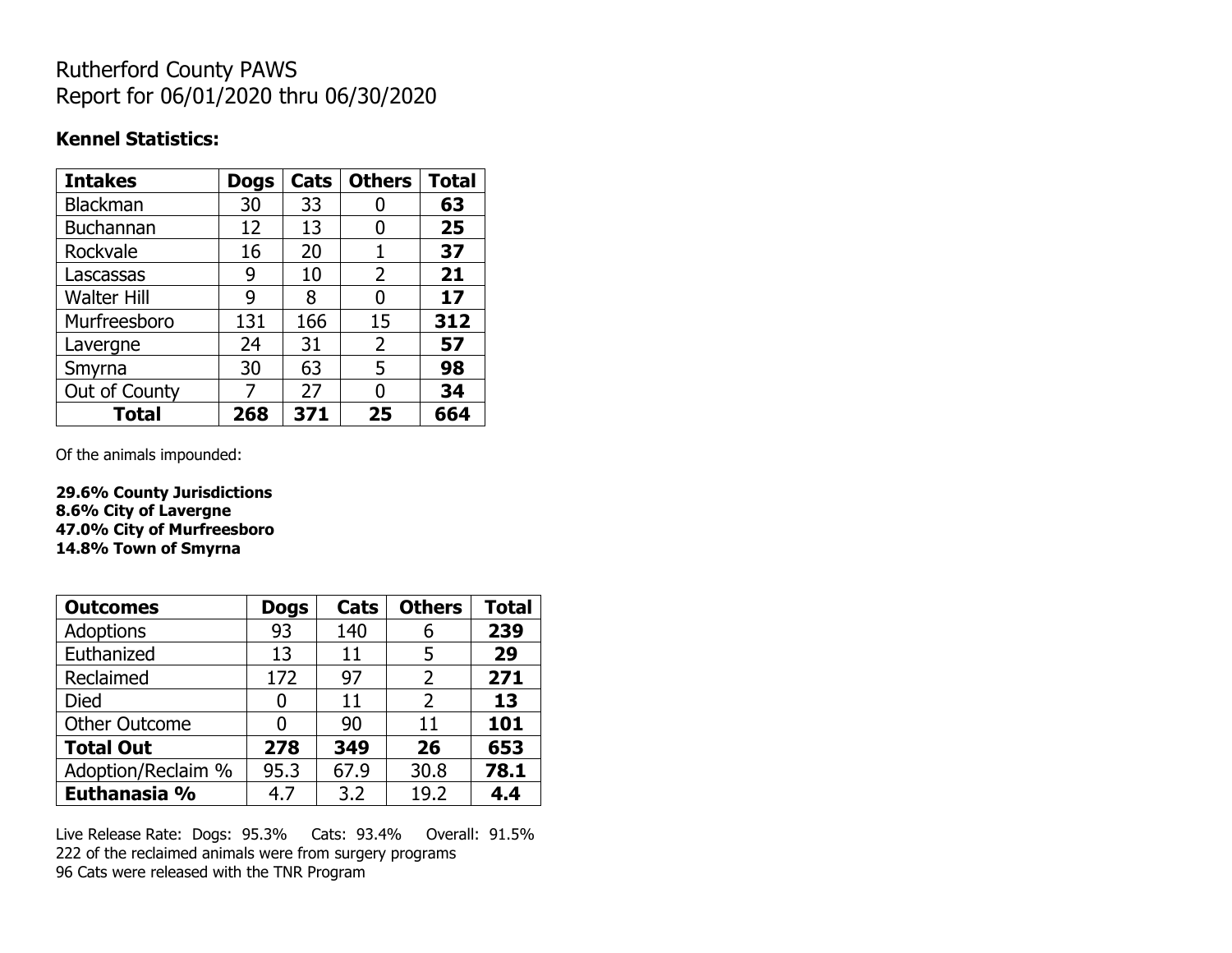Animals left in shelter on 06/30/2020: 95

2491 People visited the shelter looking for a lost /new pet.

2097 Logged calls/voice mails for the month.

### **Activity Report by Jurisdiction:**

| Zones        | <b>Calls Received</b> | Calls Completed |
|--------------|-----------------------|-----------------|
| Blackman     | 208                   | 211             |
| Buchannan    | 131                   | 133             |
| Lavergne     | 228                   | 234             |
| Lascassas    | 118                   | 120             |
| Murfreesboro | 620                   | 632             |
| Rockvale     | 117                   | 120             |
| Smyrna       | 221                   | 224             |
| Walter Hill  | 61                    | 65              |
| Out of Area  | 29                    | 30              |
| <b>Total</b> | 1733                  | 1769            |

% County Jurisdictions 13.2% City of Lavergne 35.8% City of Murfreesboro 12.8% Town of Smyrna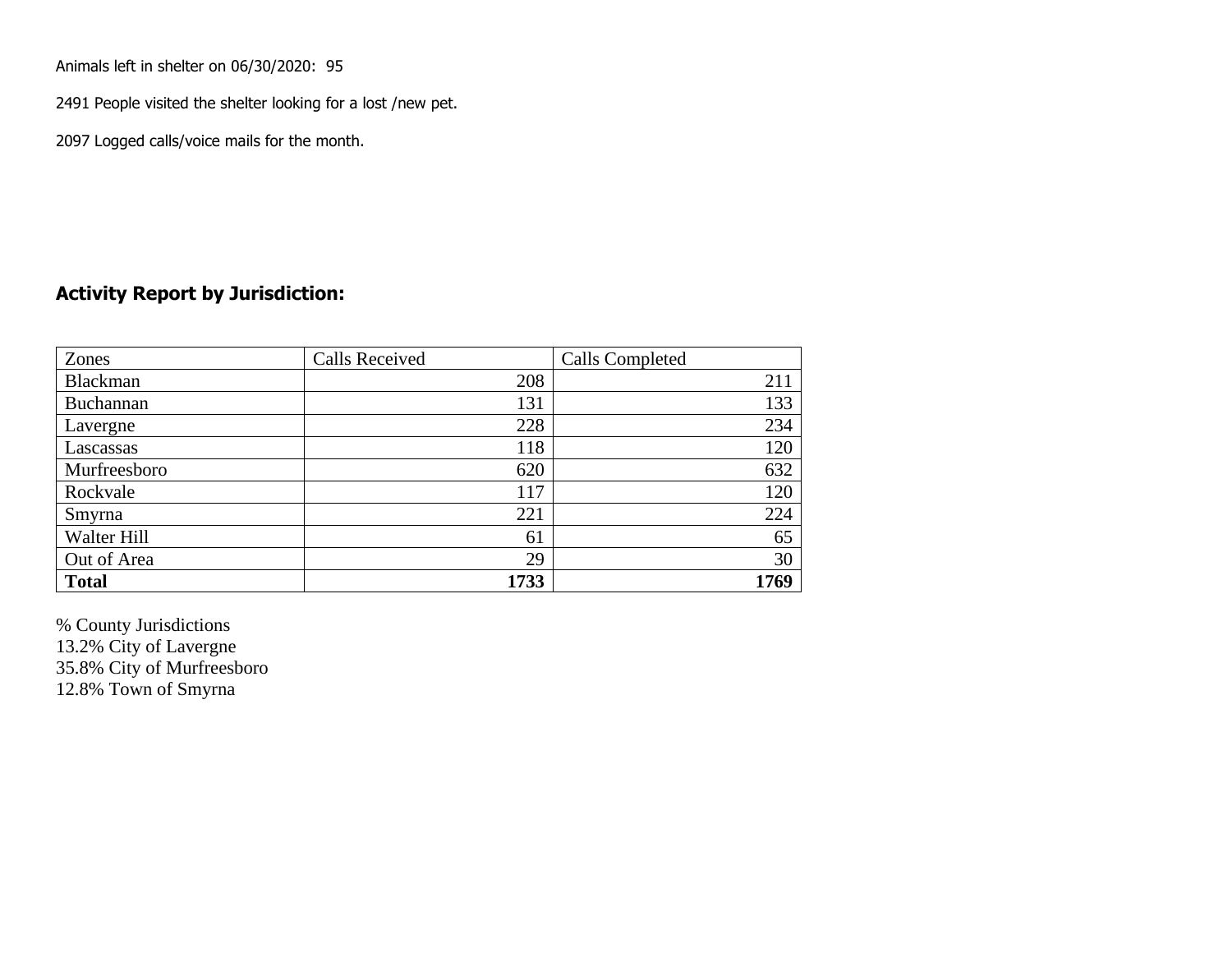## **Mileage:**

| <b>Officer</b> | <b>Miles</b> |
|----------------|--------------|
| 419            | 1141         |
| 421            | 790          |
| 422            | 79           |
| 424            | 1449         |
| 425            | 1420         |
| 426            | 1342         |
| 427            | 997          |
| 428            | 1211         |
| 429            | 183          |
| 430            | 1027         |
| 434            | 1181         |
| 437            | 1198         |
|                |              |
|                |              |
|                |              |
|                |              |
|                |              |
| <b>Total</b>   | 12018        |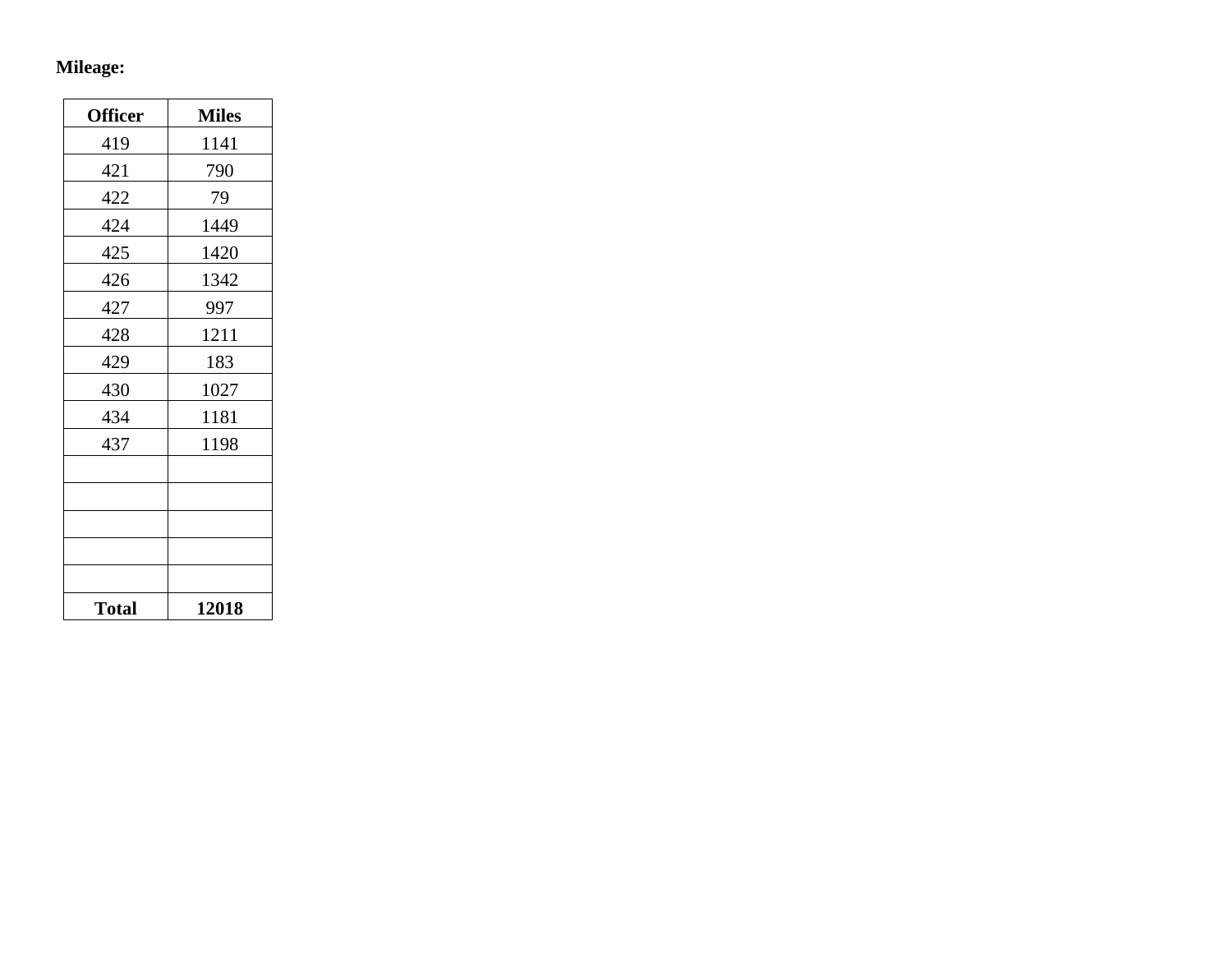# Fiscal Year-to-Date Report 07/01/2019 thru 06/30/2020

### **Kennel Statistics:**

| <b>Intakes</b>     | <b>Dogs</b> | Cats | <b>Others</b> | <b>Total</b> |
|--------------------|-------------|------|---------------|--------------|
| Blackman           | 163         | 183  | 4             | 350          |
| Buchannan          | 175         | 152  | 5             | 332          |
| Rockvale           | 172         | 187  | 9             | 368          |
| Lascassas          | 96          | 99   | 11            | 206          |
| <b>Walter Hill</b> | 60          | 117  | 3             | 180          |
| Murfreesboro       | 1618        | 1579 | 124           | 3321         |
| Lavergne           | 287         | 331  | 10            | 628          |
| Smyrna             | 400         | 595  | 35            | 1030         |
| Out of County      | 46          | 65   | 1             | 112          |
| <b>Total</b>       | 3017        | 3308 | 202           | 6527         |

Of the animals impounded since July 01:

**23.7% County Jurisdictions 9.6% City of Lavergne 50.9% City of Murfreesboro 15.8% Town of Smyrna**

| <b>Outcomes</b>      | <b>Dogs</b> | Cats | <b>Others</b> | <b>Total</b> |
|----------------------|-------------|------|---------------|--------------|
| <b>Adoptions</b>     | 1359        | 1361 | 44            | 2764         |
| Euthanized           | 149         | 159  | 57            | 365          |
| Reclaimed            | 1477        | 1077 | 14            | 2568         |
| <b>Died</b>          | 12          | 71   | 13            | 96           |
| <b>Other Outcome</b> | 51          | 650  | 76            | 777          |
| <b>Total Out</b>     | 3048        | 3318 | 204           | 6570         |
| Adoption/Reclaim %   | 93.0        | 73.5 | 28.4          | 81.2         |
| Euthanasia %         | 4.9         | 4.8  | 27.5          | 5.6          |

Live Release Rate: 91.9%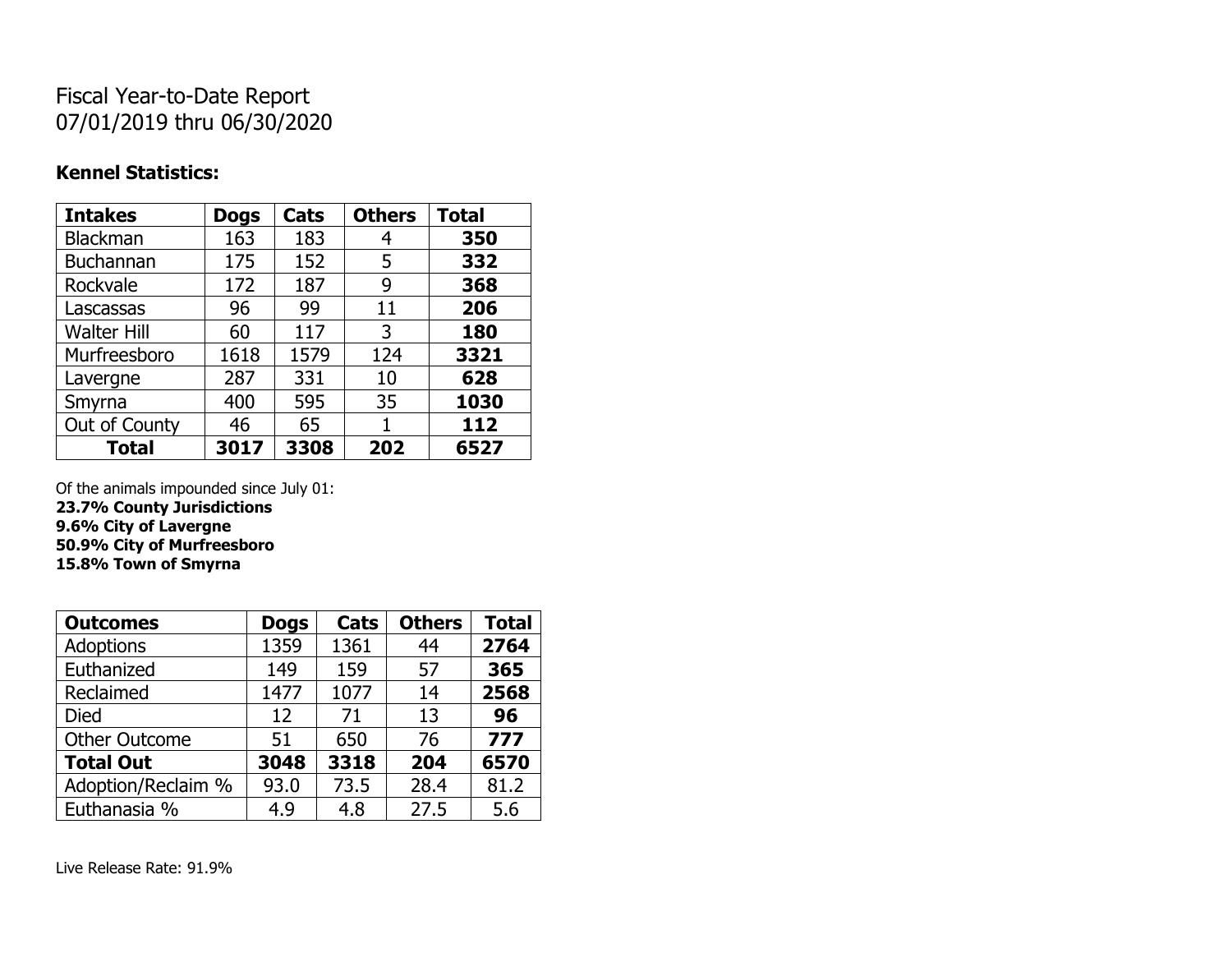27309 People have visited the shelter since July 01, 2019 looking for a lost /new pet.

25170 Logged calls/voice mails since July 01, 2019.

## **Activity Report by Jurisdiction:**

| Zones           | <b>Calls Received</b> | Calls Completed |
|-----------------|-----------------------|-----------------|
| <b>Blackman</b> | 2137                  | 2148            |
| Buchannan       | 1485                  | 1499            |
| Lavergne        | 2763                  | 2797            |
| Lascassas       | 1433                  | 1444            |
| Murfreesboro    | 7466                  | 7535            |
| Rockvale        | 1373                  | 1386            |
| Smyrna          | 2165                  | 2186            |
| Walter Hill     | 917                   | 925             |
| Out of Area     | 359                   | 359             |
| <b>Total</b>    | 20098                 | 20279           |

38.4% County Jurisdictions 13.7% City of Lavergne 37.1% City of Murfreesboro 10.8% Town of Smyrna